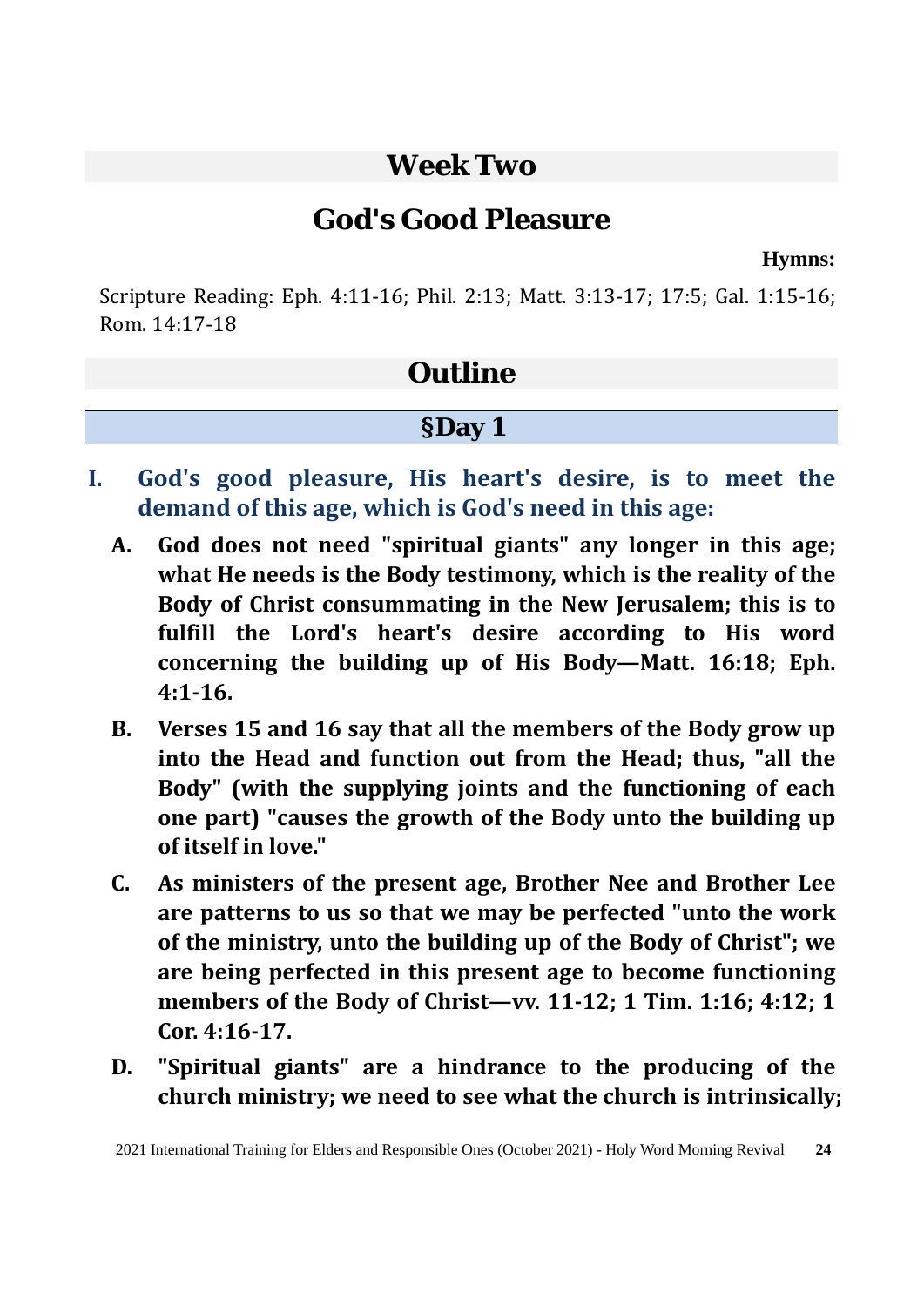**the church as the Body of Christ is brought forth when all the one-talented ones are functioning; talents signify spiritual gifts, and each member of the Body of Christ has at least one talent—Matt. 25:14-30; Rom. 12:6; 1 Cor. 12:4, 12-27; 1 Pet. 4:10:** 

- 1. For the work of the Lord, we need the talent, the spiritual gift, that we may be equipped as good slaves to accomplish God's eternal economy; surely, we must make all the five-talented ones serve and the two-talented ones serve, but even more, we must make all the one-talented ones serve.
- 2. When five one-talented ones are put together, they equal one who has five talents; if all the one-talented ones in the church today would bring forth their talents, there would be no need for so many great gifts among us; just by the coming forth of the one-talented ones, the whole world will be conquered (cf. Acts 17:6b)!
- 3. If our work does not bring out the one-talented ones, our work is a failure; 2 Timothy 2:2 and Ephesians 4:11-12 are the way of our work today; only those who teach others to work will succeed in the work; today the building up of the church hinges on the perfecting, building up, and raising up of the one-talented ones; what is needed today is men who can lead others into their function in serving the Lord for the church, not men who will replace others in their service.

#### **§Day 2**

- **E. God is recovering the most difficult thing today, which is the fulfillment of Ephesians 4:11-16; God's ultimate work is the recovery of the Body testimony.**
- **F. We need to see that the Body can be damaged by the misuse of "spiritual pursuit" (see Brother Lee's testimony about this in The History and Revelation of the Lord's Recovery, vol. 2, pp. 346-354):** 
	- 1. In the twentieth century Mrs. Penn-Lewis and T. Austin-Sparks were people with high spiritual attainment who began to work together, but they were divided and could not be spiritual together; this shows that being "spiritual" can result in division.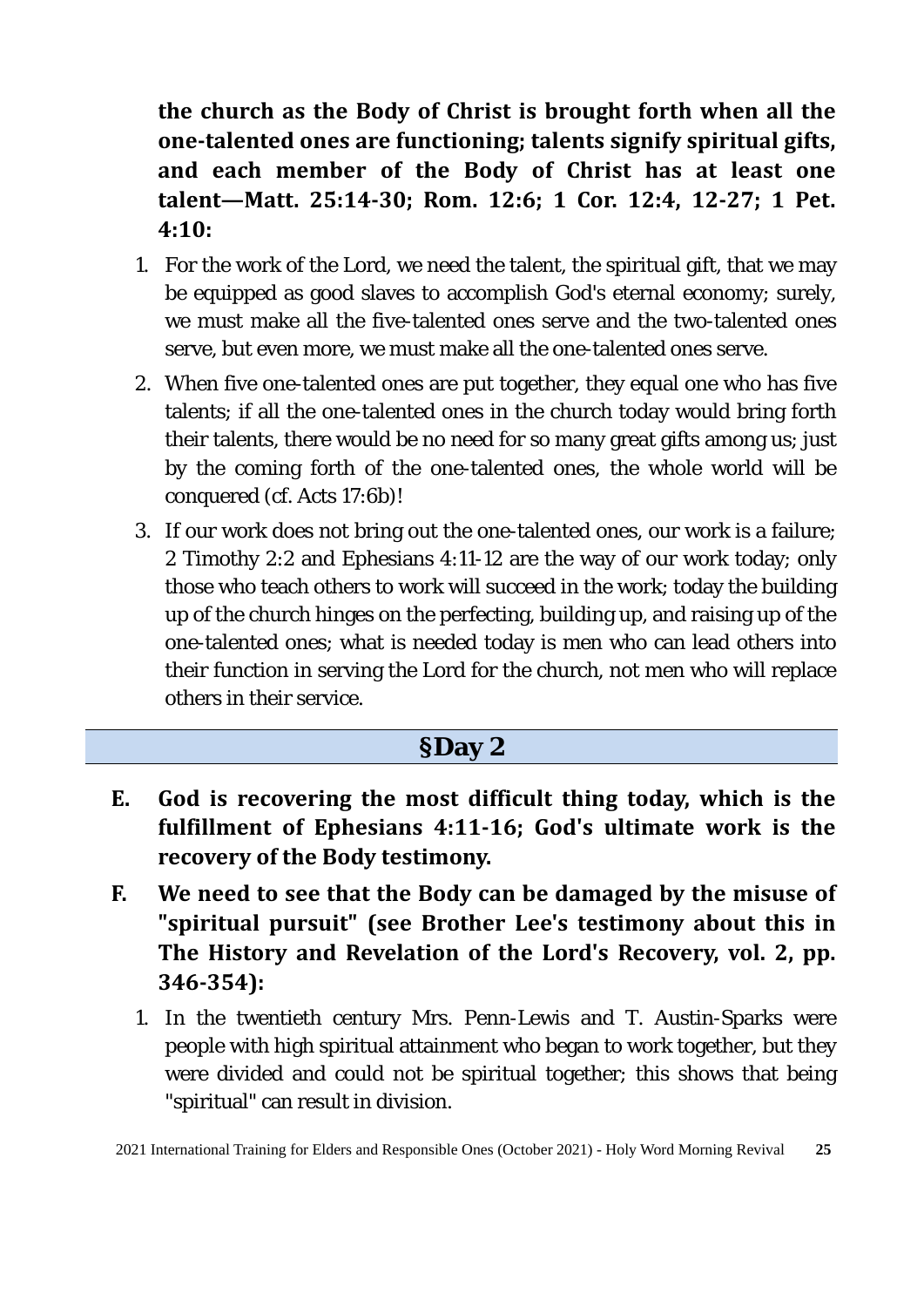- 2. Mrs. Penn-Lewis knew the subjective experience of the Lord's death, and T. Austin-Sparks saw the resurrection of Christ and the resurrection life; but because he had his own spiritual knowledge and felt that his spiritual knowledge was higher than that of Mrs. Penn-Lewis, he left and started his own work; there was even a sense of rivalry between them.
- 3. Although T. Austin-Sparks was "spiritual, " he was shallow in his understanding of the church; because he did not have a sufficient understanding of the church (the oneness of the church and the ground of the church), during his second and final visit to Taiwan, he expressed dissenting views, and the loss brought about by this was ten times, even fifty times, greater than the help he rendered.
- 4. Before that time we had the one accord and were in harmony, but those who said that they were "helped" by Brother Austin-Sparks became factors of division.
- 5. We surely need to be genuine spiritual men, those who are dominated, governed, directed, moved, ruled, controlled, and led by our mingled spirit; a true spiritual man, who lives according to the spirit, will do everything and speak everything not only in his spirit but also in the Body, through the Body, and for the Body; if we are truly spiritual, we will be diligent to "keep the oneness of the Spirit in the uniting bond of peace"—Eph. 4:3; 1 Cor. 2:14-15; 3:1, 3.

#### **§Day 3**

- **II. God's good pleasure, God's heart's desire, is what makes God happy:**
	- **A. God is happy with the creation of the earth; His kingdom will be set up on the earth—Job 38:4, 7; Matt. 6:10; Rev. 5:10; 11:15; 21:1; Zech. 12:1.**
	- **B. God is happy with the creation of man; for each of the items that God had created, He said "good" (Gen. 1:4, 10, 12, 21, 25), but for the creation of man, He said "very good" because man had God's image and had been given God's dominion for the glory of God and the kingdom of God (vv. 26, 31; Isa. 43:7; Matt. 6:10, 13b).**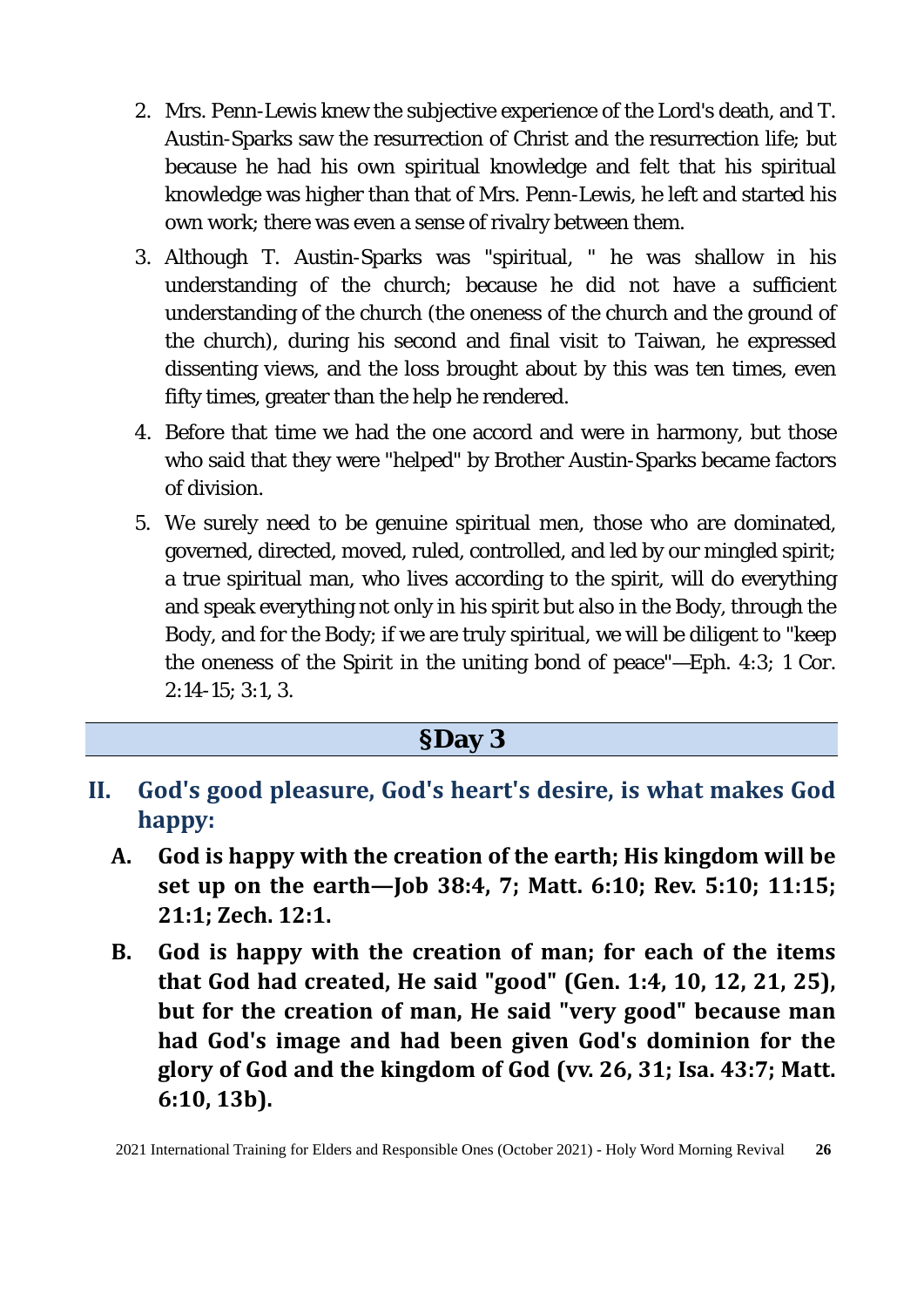- **C. God is happy with the incarnation (Luke 2:9-14); Jesus is the Wonderful Counselor, the Mighty God, the Eternal Father, and the Prince of Peace to be the unique Governor, and the government of the Triune God is upon His shoulder (Isa. 9:6-7); He is our Savior and our Emmanuel, the God-man, the One who is united, mingled, and incorporated with man (Matt. 1:21, 23; John 14:9-11, 16-20).**
- **D. God is happy with Christ's baptism; when He was baptized to begin His public ministry, "the heavens were opened to Him.... And behold, a voice out of the heavens, saying, This is My Son, the Beloved, in whom I have found My delight"; the Lord Jesus, taking the standing of a typical man, was baptized to fulfill all righteousness and to allow Himself to be put into death and resurrection so that He might live and minister in resurrection—Matt. 3:13-17.**
- **E. God is happy with the resurrected and glorified Christ; when Christ was transfigured, as a foreshadowing of His resurrection, "behold, a voice out of the cloud, saying, This is My Son, the Beloved, in whom I have found My delight. Hear Him!" (17:5); God took pleasure in the resurrection and glorification of His Son (Luke 24:26).**
- **F. God is happy when His prodigal sons return to Him; the parable of the prodigal son in Luke 15 may be called the parable of a happy father; after the father "ran" to his returning son (v. 20), he told his servants to bring the fattened calf and slaughter it, and he said, "Let us eat and be merry" (v. 23); here we see the merriment of God.**
- **G. God is happy when His Son is revealed in us—"It pleased God...to reveal His Son in me" (Gal. 1:15-16)—and when we are fully brought into the sonship of God (4:4-6; Eph. 1:4-5); this fulfills God's good pleasure to have many sons for His corporate expression; the Son revealed in us has brought us into the meaning of the earth, of man, and of the incarnate, crucified, and resurrected Lord.**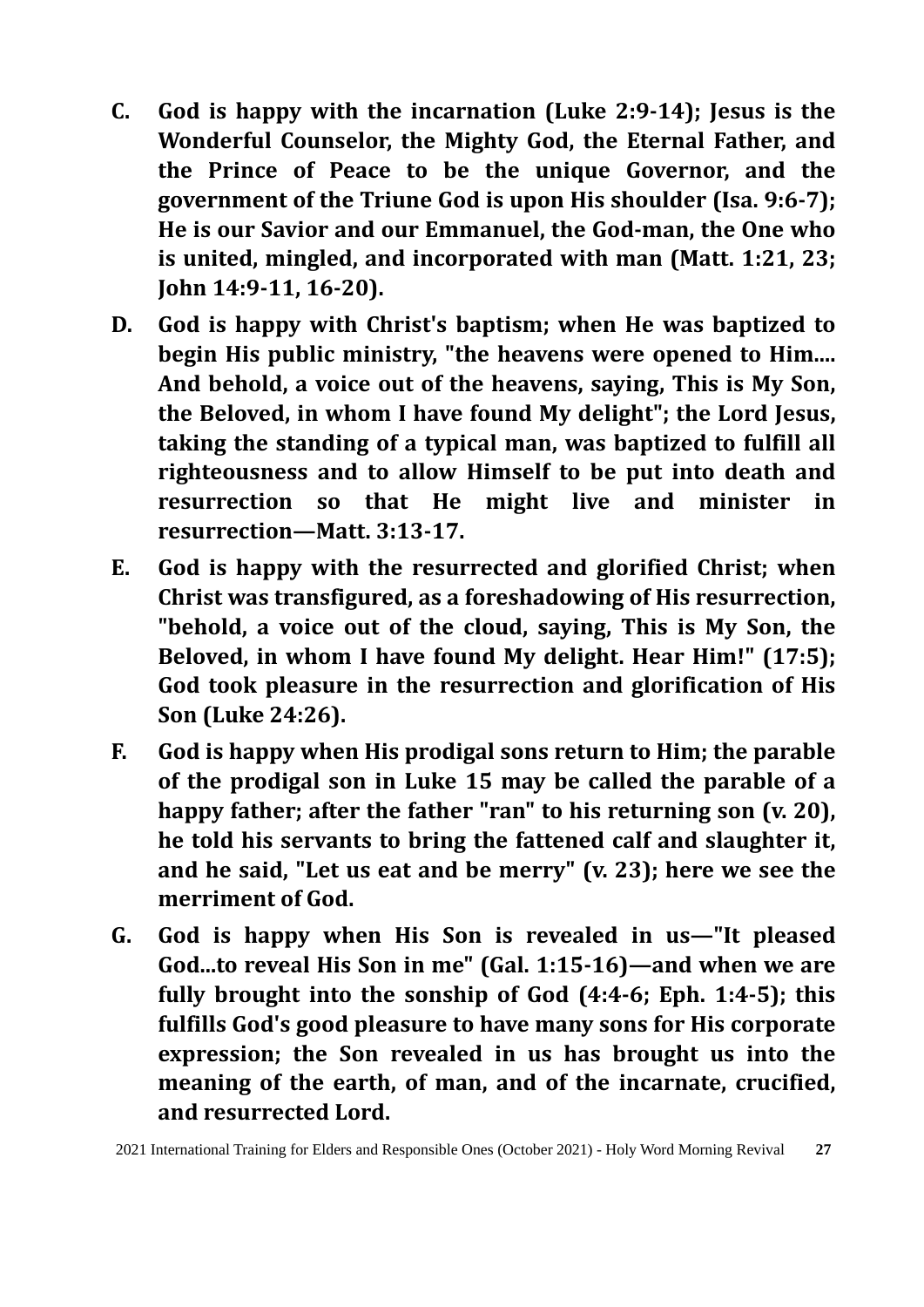- **H. God is happy to operate in us "both the willing and the working for His good pleasure" (Phil. 2:13); the Christian life with the supply of the Body life (1:19) is a happy life; our inward joy is an indication that we are living and walking according to God's good pleasure; since the book of Philippians, written by Paul in prison (v. 13; 4:22), is concerned with the experience and enjoyment of Christ, which issue in joy, it is a book filled with joy and rejoicing (1:4, 18, 25; 2:2, 17-18, 28-29; 3:1; 4:1, 4).**
- **I. God is happy to have a man of God (Psa. 90, title; Deut. 33:1; Ezra 3:2) who lives God and lives out God in order to gain God by being one with God (2 Tim. 3:16-17; 1 Tim. 6:11-12; Phil. 3:8, 14); Jesus of Nazareth is the standard pattern of a man of God who lived out God (John 6:57; 5:19, 30; 10:30); the Lord said that He did not come to do His own will or to seek His own glory (5:19, 30; 6:38; 7:18); when we take Christ as our crucified life for His manifestation as the resurrection life, we will experience Him as the indwelling and enabling power of resurrection to deny our will and our glory (Phil. 3:10; 2 Cor. 4:5-7; Rom. 14:7-9).**
- **J. God is happy when we eat Christ as our spiritual food in order to live because of Him (John 6:57); to eat Christ is to eat His words by exercising our spirit to both pray-read and muse upon His words so that His words become the gladness and joy of our heart (Jer. 15:16; Psa. 119:15-16; Josh. 1:8-9); to live because of Christ means that the energizing element of Christ becomes the supplying factor for us to live Christ.**
- **K. God is happy when we are daily strengthened into our inner man so that Christ may make His home in our hearts through faith; our inner man is our regenerated spirit, which has God's life as its life (Eph. 3:16-17; John 3:6b; Rom. 8:10).**
- **L. God is happy when we remain in our spirit and pay attention to our spirit (v. 6b); when the Lord says, "Abide in Me" (John 15:4),**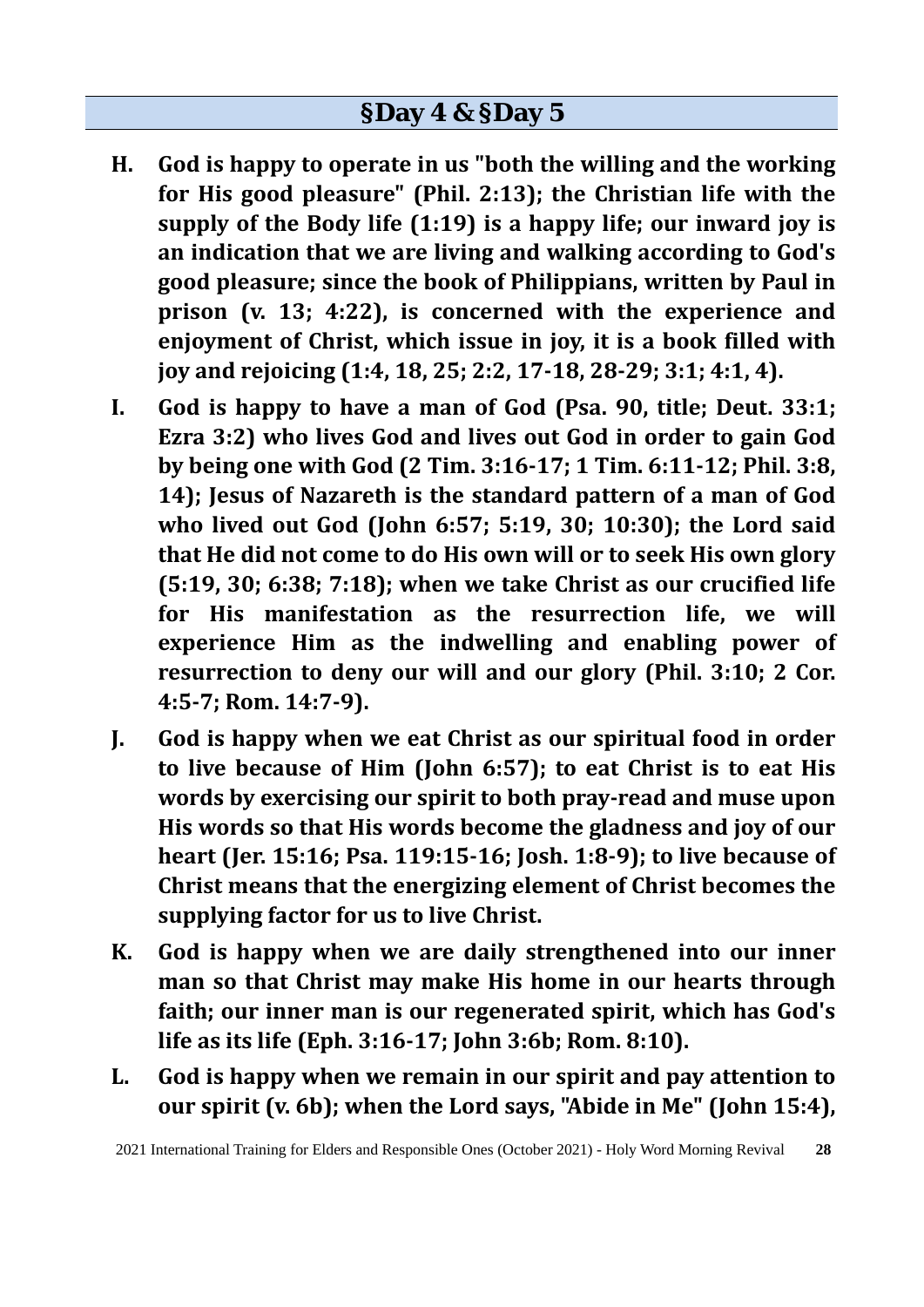**this wonderful "Me" is in our spirit, and when we are in Him by being in our spirit, in us the ruler of this world has nothing—no ground, no chance, no hope, and no possibility in anything (14:30; cf. 12:31-32).** 

**M. God is happy when we serve Him as a slave by living in the reality of the kingdom of God in the way of righteousness, peace, and joy in the Holy Spirit; this is well pleasing to God and approved by men, and it preserves the oneness of the church for the practical Body life—Rom. 14:17-18.** 

#### **§Day 6**

- **N. God is happy when we worship Him in spirit; God's eternal economy is focused on and is carried out by our mingled spirit—the divine Spirit mingled together with our human spirit as one spirit—John 4:23-24; Rom. 8:16; 1 Cor. 6:17; Rom. 1:9.**
- **O. God is happy when we are one with Him in His ministry to carry out His eternal economy; in the Lord's ministry we care only for the divine dispensing of the Triune God, embodied in Christ and realized as the Spirit, into His chosen people—Eph. 1:9-11; 3:2, 9-10; 2 Cor. 3:3, 6; 1 Pet. 4:10.**
- **P. We must be a people in whom, with whom, and through whom God may have His good pleasure; we must be "determined…to gain the honor of being well pleasing to Him" (2 Cor. 5:9) by being one with Christ as the One who sacrificed Himself on the cross to produce new wine to cheer God and men (Judg. 9:12-13; Matt. 9:17).**
- **Q. God will be happy with our glorification—"The sufferings of this present time are not worthy to be compared with the coming glory to be revealed upon us. For the anxious watching of the creation eagerly awaits the revelation of the sons of God…The creation itself will also be freed from the slavery of corruption into the freedom of the glory of the children of God.**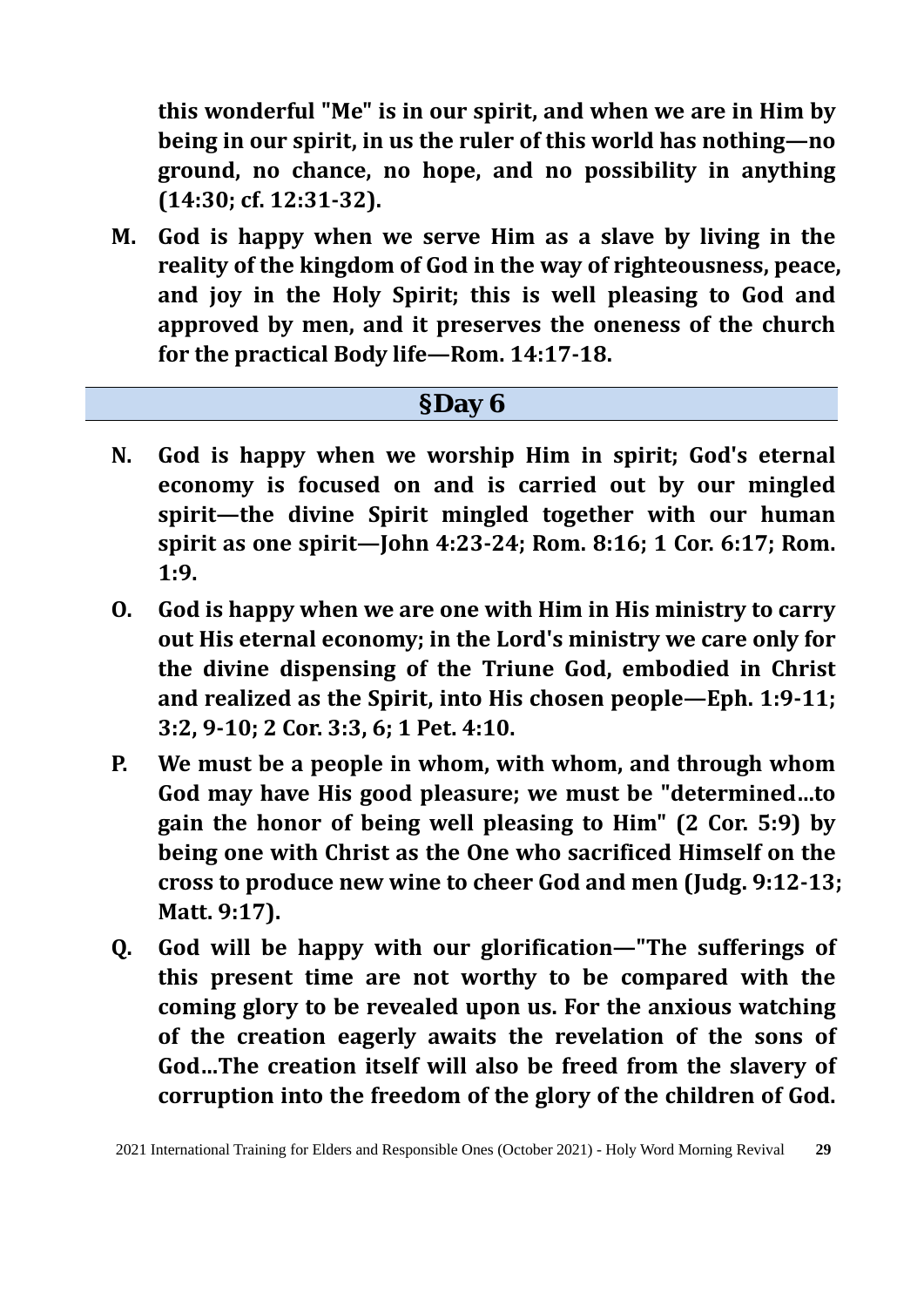**For we know that the whole creation groans together and travails in pain together until now. And not only so, but we ourselves also, who have the firstfruits of the Spirit, even we ourselves groan in ourselves, eagerly awaiting sonship, the redemption of our body"—Rom. 8:18-19, 21-23; cf. Eph. 1:4-5.**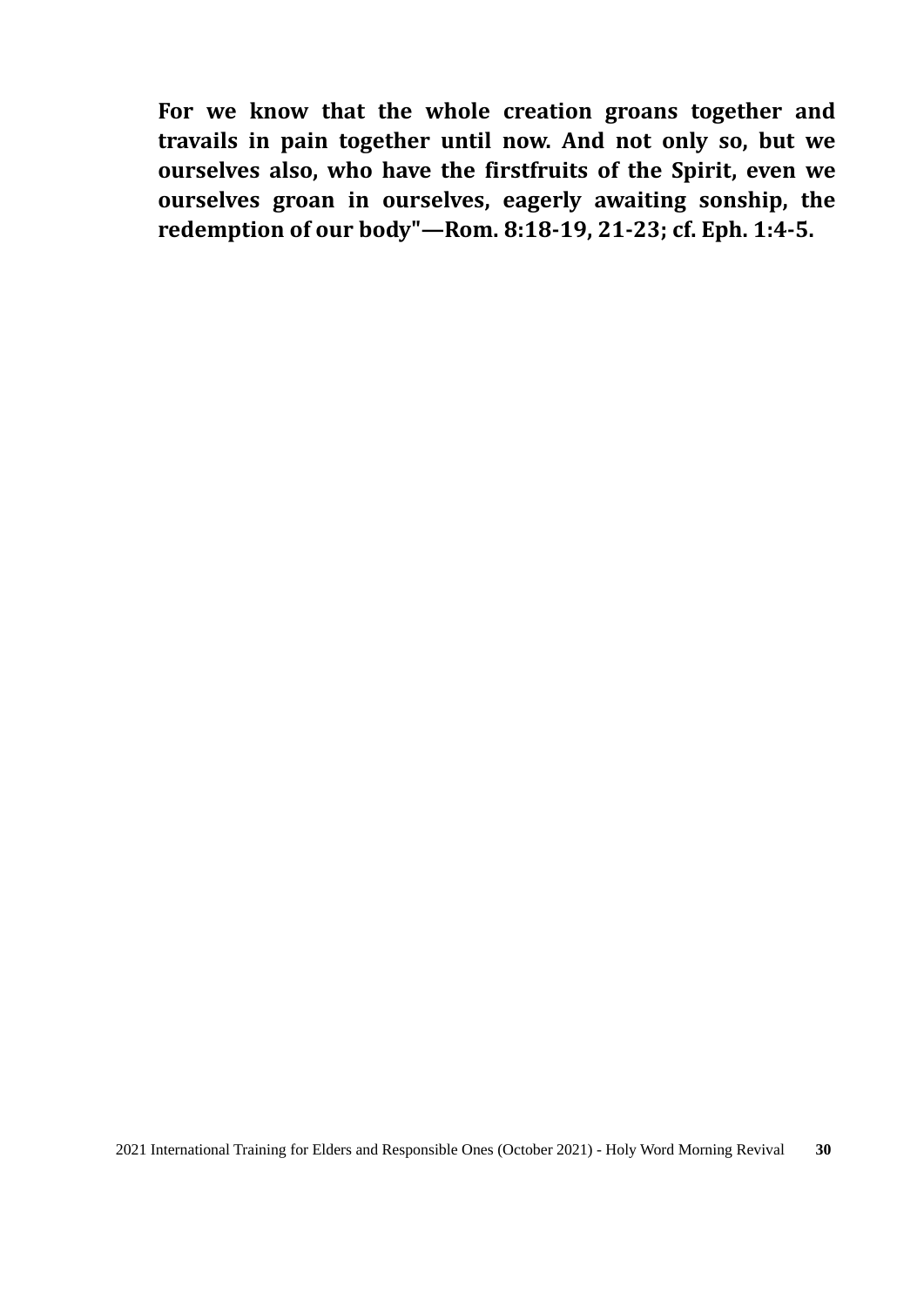### **Morning Nourishment**

Eph. 4:15-16 But holding to truth in love, we may grow up into Him in all things, who is the Head, Christ, out from whom all the Body, being joined together and being knit together through every joint of the rich supply and through the operation in the measure of each one part, causes the growth of the Body unto the building up of itself in love.

Today…God no longer needs spiritual giants. He needs the testimony of the Body. Today we only need to be members. A small member is a member, and a big member is also a member. No member can be the whole Body. When the whole church rises up to preach the gospel, others will say that the church saved them; they will not say that Dr. So-and-so saved them…. This is not the time for the co-workers to serve the Lord by themselves but the time for the whole church to rise up to serve Him together. (CWWL, 1932-1949, vol. 2, p. 242)

Today God is doing the work of recovering the Body testimony. The gifts that He has given are for the perfecting of the saints for the ministry. One or two specially gifted workers no longer can fulfill the task; all the brothers and sisters can preach the gospel, heal the sick, edify the saints, and save the lost. The church can beget, be established, be revived, be firm, and rise up to serve. It will be built up like the New Jerusalem and be strong. (CWWN, vol. 62, p. 271)

#### **Today's Reading**

We have to recover the kind of preaching [of the gospel] that is done by the whole church. We do not need to invite people with big advertisements. Rather, we should ask all the brothers and sisters to invite people individually…. In this way the whole church will be able to rise up to serve. This kind of service will be the whole Body serving together. If we have only a few serving today, we have not reached God's standard. [Today] God wants to bring in the ministry of the church and the service of the

<sup>2021</sup> International Training for Elders and Responsible Ones (October 2021) - Holy Word Morning Revival **31**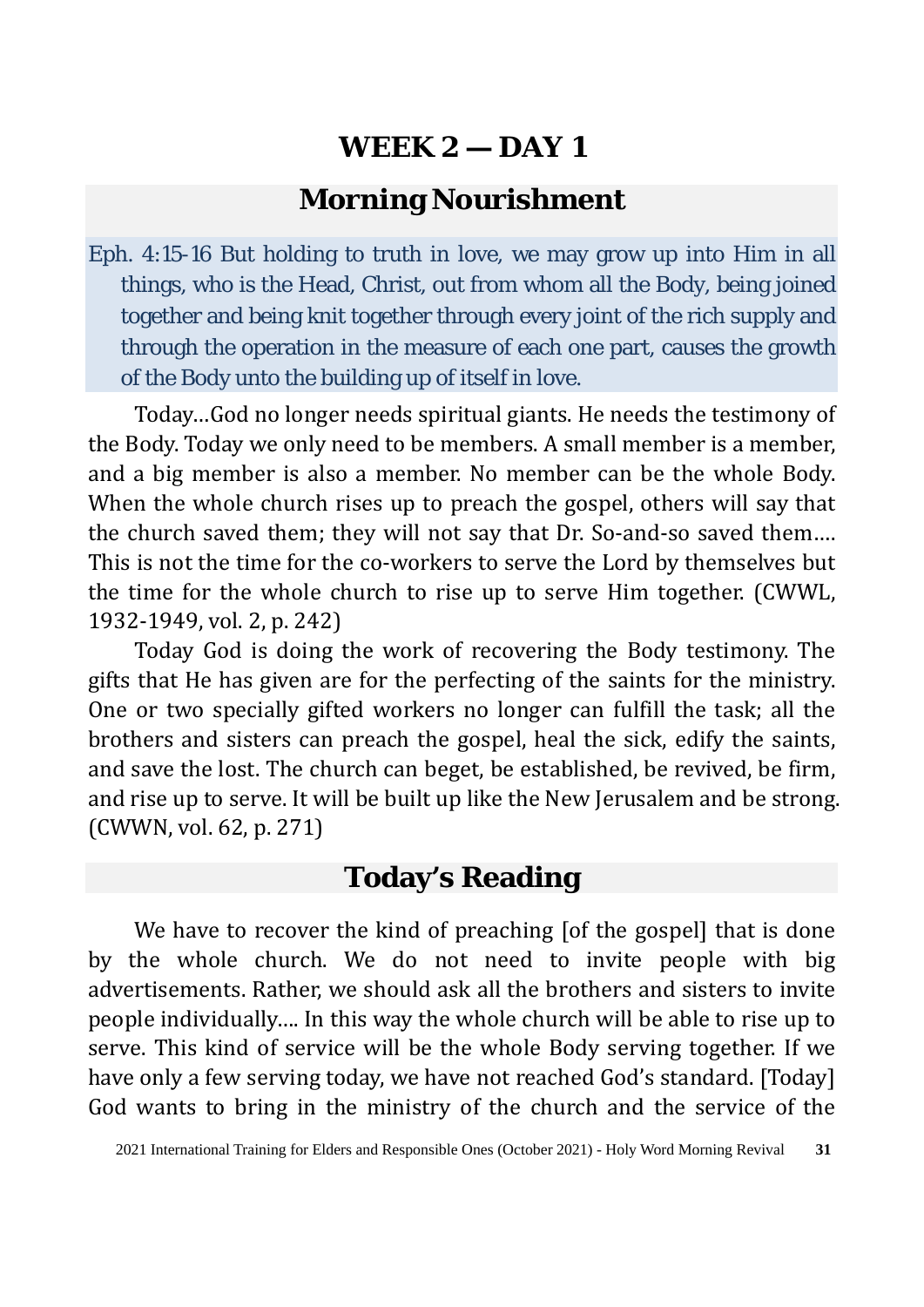church. In China and even in the whole world, there seem to be no great evangelists being raised up. Not only are there no new ones being raised up, but the old ones are passing away. Some should not have passed away according to their age or their ministry, but they did pass away. This is probably because spiritual giants are a hindrance to producing the church ministry….Even among the co-workers now, there is always the sense of loneliness. Although the term coordination is not there, there is a cry for the reality of coordination. (Messages Given during the Resumption of Watchman Nee's Ministry, 1st ed., vol. 2, pp. 324, 327-328)

All the problems in the church today issue from the one-talented ones. The Lord has shown us that there is not one whose gift exceeds five talents. For a span of twenty years the church may have only one with five talents, but every day the church can have five persons, each with one talent. Any one of the children of God, even the one in the poorest condition, still has one talent; and when you put five of the one-talented ones together, it equals one who has five talents. If all the one-talented ones in the church today would bring forth their talents, there would be no need of so many great gifts among us. Just by the coming forth of the one-talented ones, let me tell you, the whole world will be conquered.

You must be clear, therefore, that it is not how much work you yourselves can do or how much burden you yourselves can bear, but it is how much you are able to cause all the brothers and sisters, all the one-talented ones, to come forth to work and serve…. If it is you alone who are busy from dawn to dusk, this is not the church. If you are busy from morning to evening and you cause all the one-talented ones to work and be busy, this is the church serving, this is the church preaching the gospel. It is the church that is working; it is the Body that is acting and not several members replacing the activity of the Body. (Watchman Nee, Further Talks on the Church Life, The Stream Publishers, 1974, pp. 143-144)

Further Reading: Messages Given during the Resumption of Watchman Nee's Ministry, 2nd ed., vol. 1, chs. 26, 45-46, 49-50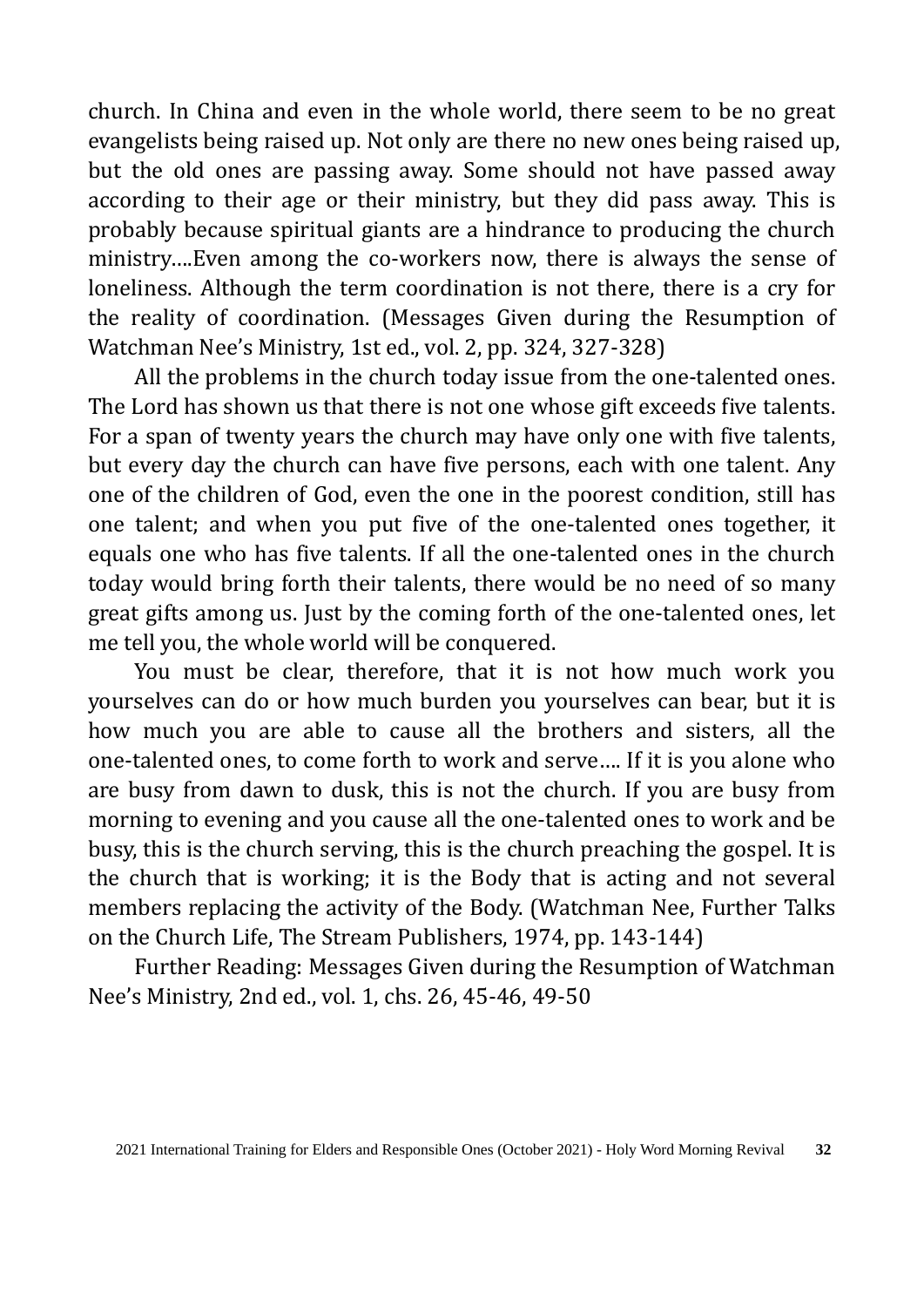#### **Morning Nourishment**

Eph. 4:12-13 For the perfecting of the saints unto the work of the ministry, unto the building up of the Body of Christ, until we all arrive at the oneness of the faith…

3 Being diligent to keep the oneness of the Spirit in the uniting bond of peace.

God is recovering the most difficult thing today…. Ephesians 4 says that the work of the ministry is to arrive at the oneness of the faith. The church is the Body of Christ, and it builds itself up in love. We are not concerned about things like the new heaven, the new earth, and the lake of fire. But when I lie on my bed, I am always apprehensive about the fulfillment of Ephesians 4…. Among God's children today, there is much confusion, and there are all kinds of divisions. When will we be one? Today there are all kinds of ministries; the situation is very complicated. How can this chapter be recovered?

Yet…we believe that there will be a day when God's recovery will reach the fulfillment of Ephesians 4. God is doing a recovery work everywhere. The ultimate work among all these works may very well be the recovery of the Body testimony. God's leading today is to bring us back to the beginning and to recover us to the condition at the beginning. (Messages Given during the Resumption of Watchman Nee's Ministry, 1st ed., vol. 2, pp. 486-487)

#### **Today's Reading**

For two thousand years the church has been severely damaged by so-called "spiritual pursuit." It may be hard to accept this word, because nothing seems to be wrong with spiritual pursuit. Yes, spiritual pursuit is very good, but it also can damage and ensnare people. In the past two thousand years a few have been helped by spiritual pursuit. However, a great number have been hurt due to spiritual pursuit. This does not mean that spiritual pursuit in itself is wrong, nor does it mean that we should not

<sup>2021</sup> International Training for Elders and Responsible Ones (October 2021) - Holy Word Morning Revival **33**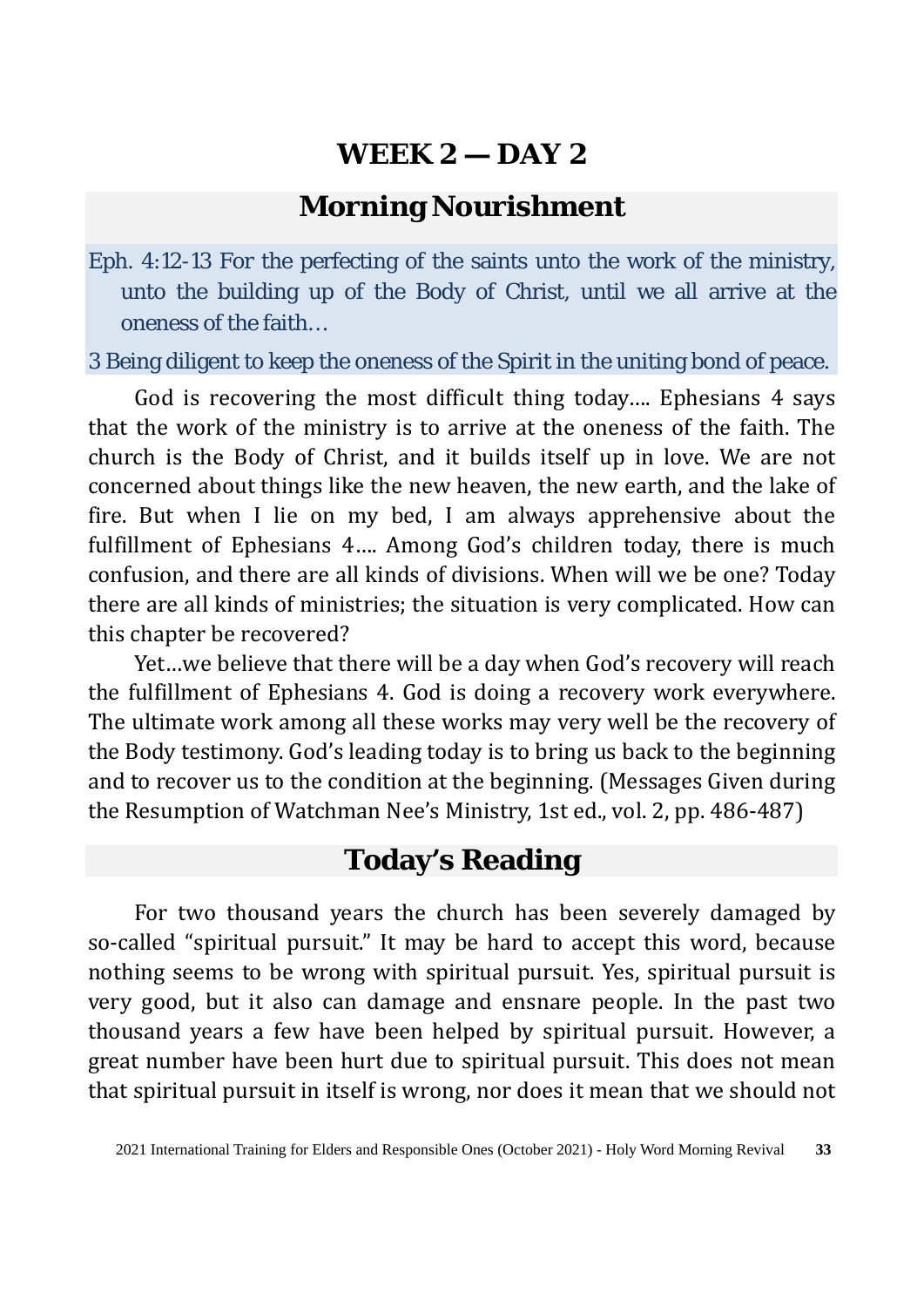have spiritual pursuit. Rather, it means that people have misused spiritual pursuit.

Around the age of fifty Mrs. Penn-Lewis, [a person with high spiritual attainment], gained a young co-worker named T. Austin-Sparks….They worked together for a short time, and then he left and started his own meeting…because she completely spiritualized the Lord's table and baptism. Mrs. Penn-Lewis felt that there was no need of actual water in a baptism because as long as a person experienced the Holy Spirit, he was truly baptized. It was the same with the Lord's table. Mrs. Penn-Lewis and T. Austin-Sparks, who were quite spiritual, were divided and could not be spiritual together. This shows that being "spiritual" can result in division. Mrs. Penn-Lewis knew the subjective experience of the Lord's death. This was truly precious. T. Austin-Sparks saw the resurrection of Christ, the resurrection life, and the principle of the Body. This seeing was also extremely precious…. Why did T. Austin-Sparks leave after both of them had worked together for a period of time? It was because he had his own spiritual knowledge and felt that his spiritual knowledge was higher than that of Mrs. Penn-Lewis. Thus, he left and started his own work.

T. Austin-Sparks came twice and gave some spiritual messages that rendered us help in some respects. However, because he did not have a sufficient understanding of the church, the oneness of the church, the ground of the church, and the keeping of the oneness on the ground of the church, but instead expressed dissent, the loss brought about by this was ten times, even fifty times, greater than the help he rendered. For a period of ten years we were suffering because he wiped out all our labor from 1949 and damaged many excellent young people. Thankfully, this is not an ordinary Christian work. Otherwise, it would have collapsed a long time ago. Since this is the Lord's recovery, the roots and the hidden flow of life are still here; hence, we are again seeing fruit being produced. (CWWL, 1981, vol. 2, "The History and Revelation of the Lord's Recovery," pp. 328, 331, 335)

Further Reading: Messages Given during the Resumption of Watchman Nee's Ministry, 1st ed., vol. 2, chs. 46-47, 53, 55, 61

<sup>2021</sup> International Training for Elders and Responsible Ones (October 2021) - Holy Word Morning Revival **34**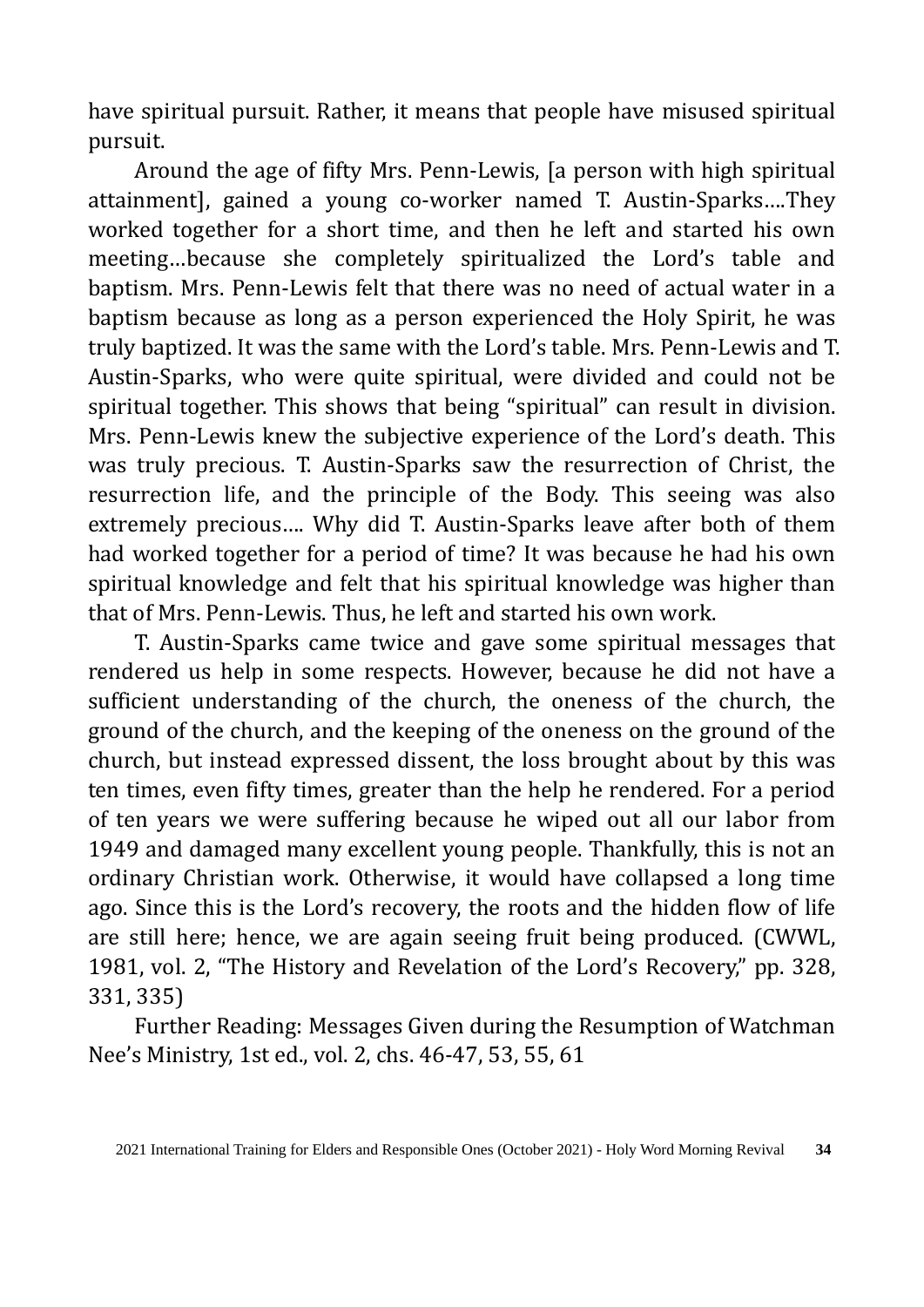### **Morning Nourishment**

Matt. 3:16-17 And having been baptized, Jesus went up immediately from the water, and behold, the heavens were opened to Him…. And behold, a voice out of the heavens, saying, This is My Son, the Beloved, in whom I have found My delight.

Gal. 1:15-16 …It pleased God, who set me apart…, to reveal His Son in me…

God's good pleasure was expressed first in the creation of the earth [cf. Job 38:4, 7].

God's kingdom will be set up on earth, not on any other planet (Matt. 6:10; Rev. 11:15). The eternal universe will be called the new heaven and the new earth (21:1). God's eternal kingdom will not be on the moon or on Mars. The earth is where His pleasure lies, even unto eternity. (CWWL, 1978, vol. 2, "Life Messages, Volume 1," pp. 418-419)

#### **Today's Reading**

As God saw man in the midst of the rest of His creation, His love toward man prompted Him to say "very good" [Gen. 1:31]. Man is the delight of God's heart. God loves the earth because it was prepared for this man in whom He delights.

As happened when the foundations of the earth were laid, the heavenly hosts rejoiced also at the incarnation. The angel of the Lord brought "good news of great joy" to the shepherds [Luke 2:9-14]. What made God so pleased with the advent of the "Savior…, who is Christ the Lord" (v. 11)? Before the incarnation the earth was the earth, man was man, and God was God. But at this point God made Himself one with man. Jesus is the mingling of God and man. "'They shall call His name Emmanuel' (which is translated, God with us)" (Matt. 1:23). When Jesus was living on this earth, He was a wonder. He was the great God mingled with His creature.

<sup>2021</sup> International Training for Elders and Responsible Ones (October 2021) - Holy Word Morning Revival **35**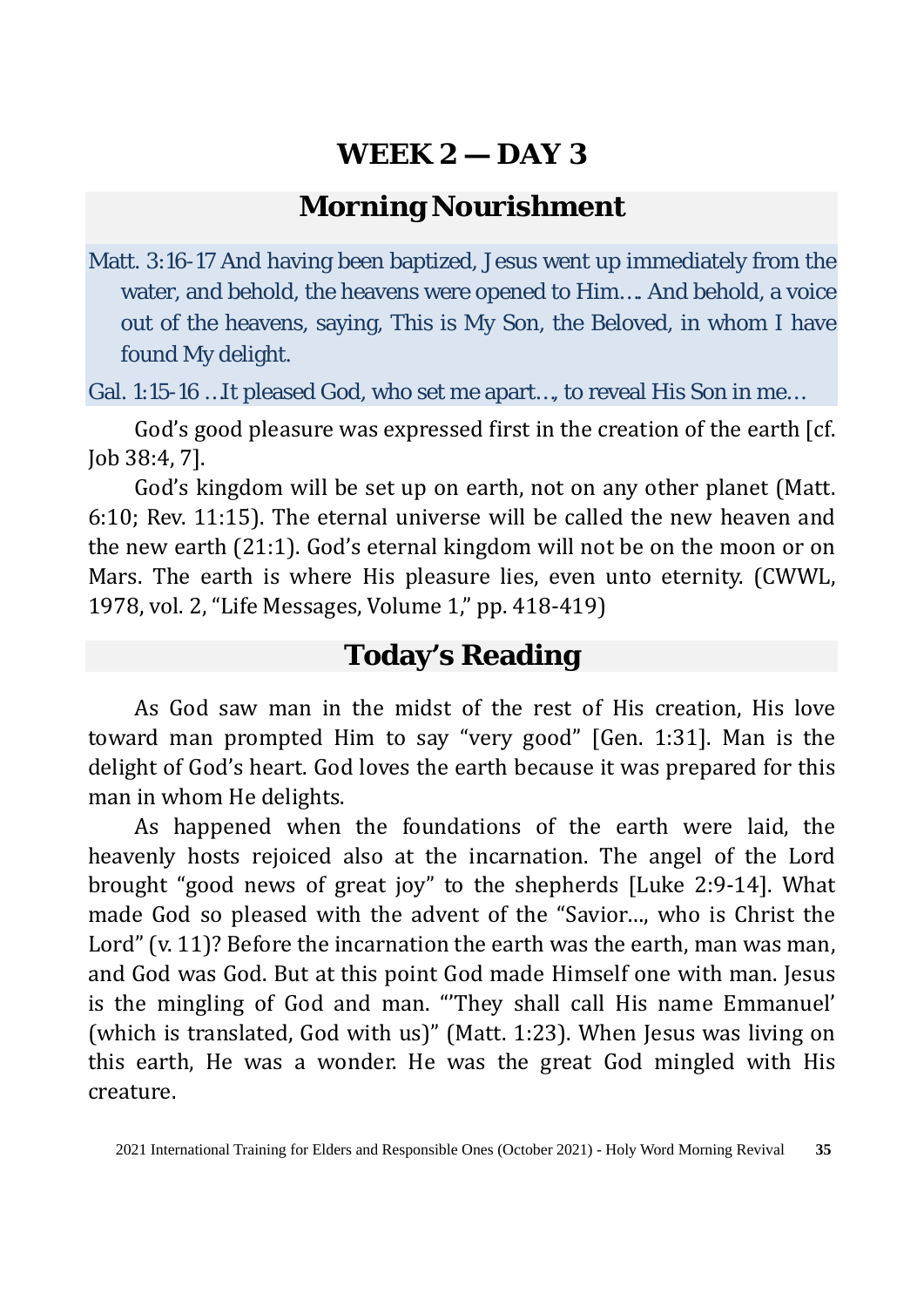Christ began His public ministry by being baptized….The word delight [in Matthew 3:17] is from the same root in Greek as good pleasure in Ephesians 1:5 and 9. The Father took pleasure in this One who turned Himself over to John the Baptist to be baptized. By receiving baptism He was symbolically receiving the cross. This is apparent from His questions to the sons of Zebedee much later: "Are you able to drink the cup which I drink, or to be baptized with the baptism with which I am baptized?" (Mark 10:38). By baptism He meant His crucifixion. In the eyes of God, then, the death of Christ was pleasant. God delights in the crucified Christ. From week to week as we have the Lord's table, we display this pleasant death to the universe (1 Cor. 11:26).

God's good pleasure is wrapped up with us [cf. Gal. 1:15-16]. There was joy in heaven the day we were saved because the Son of God was then revealed in us. This pleasure of God relates to all the other things that made God happy. If there had been no earth, how could Jesus have lived in Nazareth? Without the creation of man, how could there be Emmanuel, God with us? Without the earth and man, there could not have been the incarnation, crucifixion, and resurrection of the Son of God. It was by His mingling with man that He became the Son of Man, instead of remaining as only the Son of God.

When He came into us, the meaning of the earth, of man, of the incarnation, of the crucifixion, and of the resurrection all became our portion. Where is Christ today? He is universal. He is both God and man. He is in the heavens and on the earth. We are one with Him. At one time we were ordinary people, insignificant sinners. But now there is something wonderful about us. It is hard for us to explain to others what we are, who we are, and even where we are! The Son revealed in us has brought us into the meaning of the earth, of man, and of the incarnated, crucified, and resurrected Lord. (CWWL, 1978, vol. 2, "Life Messages, Volume 1," pp. 419-421)

Further Reading: CWWL, 1978, vol. 2, "Life Messages, Volume 1," chs. 33-38; CWWN, vol. 50, "Messages for Building Up New Believers (3)," ch. 49

<sup>2021</sup> International Training for Elders and Responsible Ones (October 2021) - Holy Word Morning Revival **36**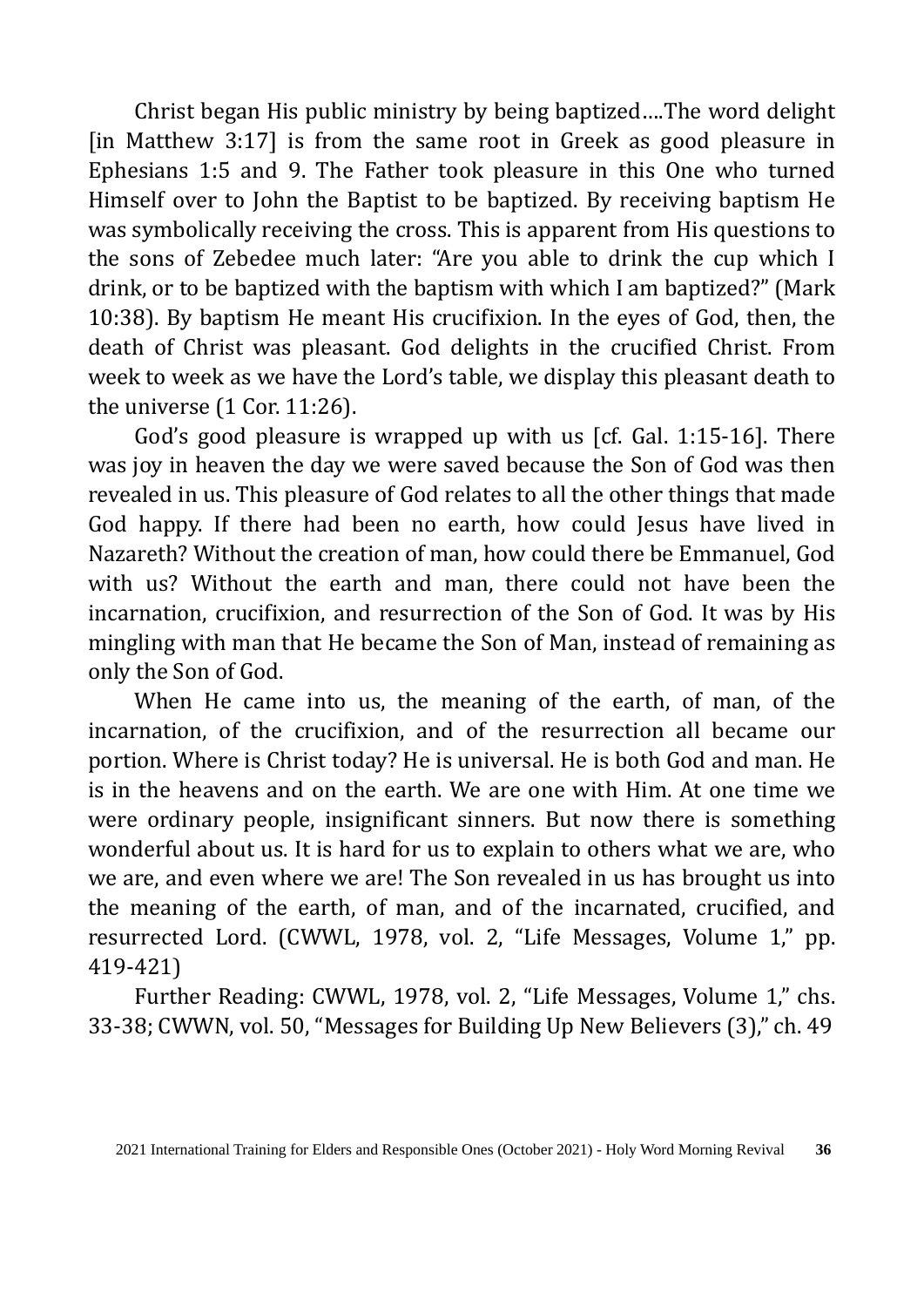### **Morning Nourishment**

Phil. 2:13 For it is God who operates in you both the willing and the working for His good pleasure.

John 5:30 …I do not seek My own will but the will of Him who sent Me.

Our life, the Christian life and the church life, is according to God's good pleasure. The Christian life is a happy life. Many times the New Testament exhorts us to be happy. "Rejoice in the Lord always; again I will say, rejoice" (Phil. 4:4). We should be rejoicing day after day, not in ourselves but in the Lord. We are a people "singing and psalming with [our] heart to the Lord, giving thanks at all times for all things in the name of our Lord Jesus Christ to our God and Father" (Eph. 5:19-20).

[We are happy] because we have the very God working within us both the willing and the working for His good pleasure [Phil. 2:13]….When we are happy, we are registering God's happiness within us. Our inward joy is an indication that we are living and walking according to His good pleasure.

God has predestinated us human beings to be His sons (Eph. 1:5). This is according to His good pleasure.

The most pleasant thing to God is to have some people on this earth who are living Him. This is His heart's desire. Even if you are young, God wants you to live Him before your family…. Living Him means being one with Him. This is what makes you a man of God. It is not merely that you represent Him. God wants to be lived out of you. In your speaking, He would speak. He would like the work that you do to be what He is doing. You are only a human being, but you can have a divine living. (CWWL, 1978, vol. 2, "Life Messages, Volume 1," pp. 422, 425-426)

### **Today's Reading**

Paul wrote [the Epistles to Timothy] when the church was in a state of degradation. In such a time "the man of God may be complete, fully

<sup>2021</sup> International Training for Elders and Responsible Ones (October 2021) - Holy Word Morning Revival **37**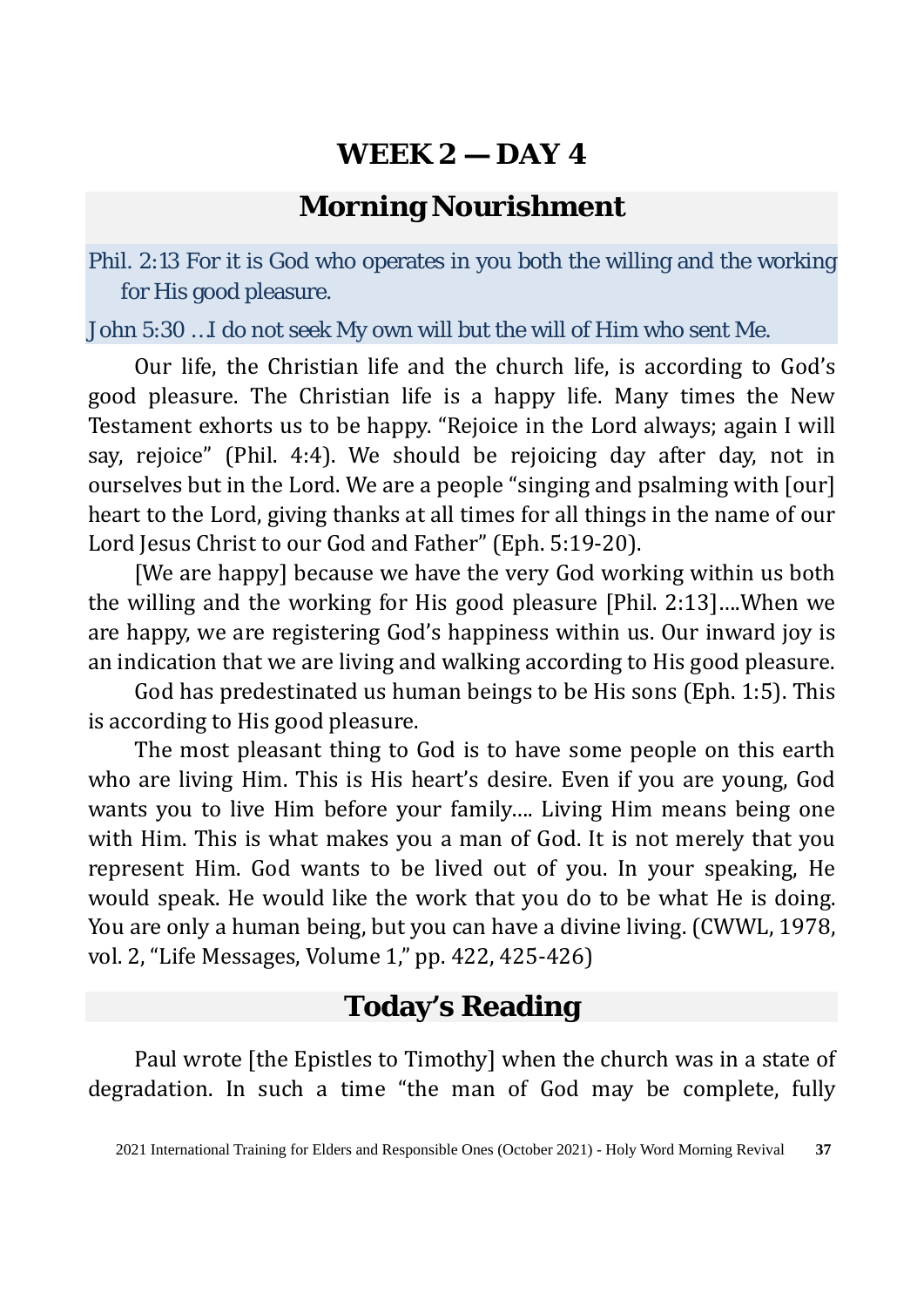equipped for every good work" (2 Tim. 3:17). Would you like to be a man of God? The preceding verse tells us the way: "All Scripture is God-breathed" (v. 16). By breathing in God's Word, spontaneously you will live God. Take ten minutes every morning to pray-read the Word. By breathing in His Word and eating of Him, you will become a man of God.

[Jesus of Nazareth is] the standard pattern of a man of God…. However, He did not live out Himself. He explained His relation to the Father in this way: "As the living Father has sent Me and I live because of the Father…" (John 6:57). He also told the Jews, "Truly, truly, I say to you, The Son can do nothing from Himself except what He sees the Father doing, for whatever that One does, these things the Son also does in like manner" (5:19). He could say, "I can do nothing from Myself" (v. 30). In 10:30 He went on to say, "I and the Father are one." Here was a man who lived out God. This is why the Father delighted in Him. However much you try to do for God, He will not be impressed. Simply live Him, and you will touch His heart.

Since we have within us our own life as well as the divine life, how are we to live out the divine life? We can see from the life of Jesus that there must be a setting aside of our own life. He said, "I have come down from heaven not to do My own will but the will of Him who sent Me" (6:38). This verse clearly indicates that the Lord Jesus had a will of His own but that He laid it aside. Problems arise when we seek our own will and glory. These two terms comprise the essence of our human life. Because we feel insignificant, whenever we get a little job,…we get annoyed if anyone interferes with the way we do it. But there will be peace in the family and peace in the church if we have the grace to put aside our will and our glory. "Lord, make me willing to lay aside my will, as You did when You were on this earth. Grant me the grace to live on earth not seeking my own glory. Lord, be the grace within me that I may put aside my will and my glory." (CWWL, 1978, vol. 2, "Life Messages, Volume 1," pp. 426-428)

Further Reading: CWWL, 1989, vol. 3, "The Experience and Growth in Life," ch. 3; Life-study of Matthew, msgs. 65-66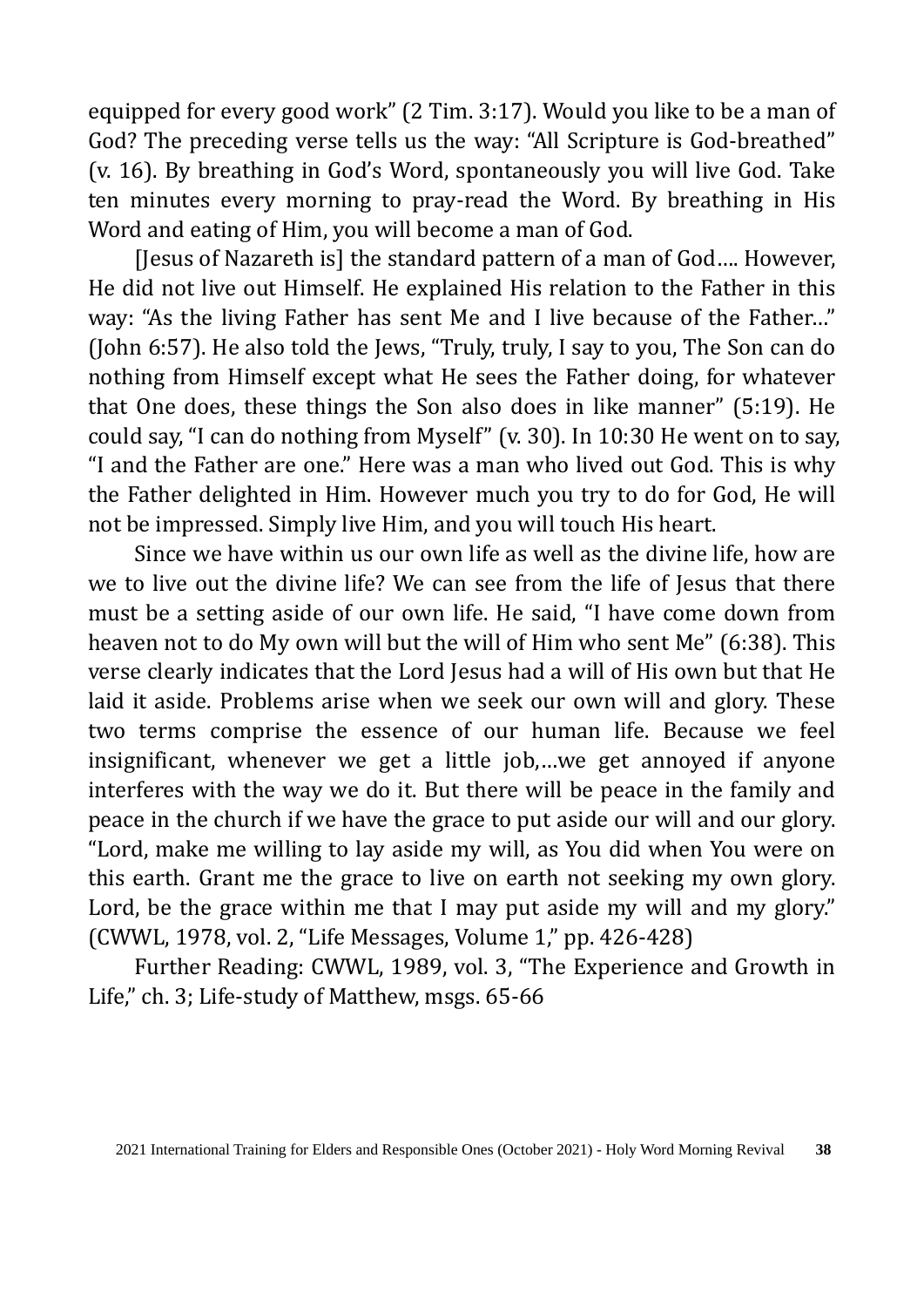### **Morning Nourishment**

Phil. 3:10 To know Him and the power of His resurrection and the fellowship of His sufferings, being conformed to His death.

John 15:4 Abide in Me and I in you…

Rom. 8:6 For the mind set on the flesh is death, but the mind set on the spirit is life and peace.

It is beyond our ability to lay aside our will and our glory, however willing we may think we are. Such a life can be lived only in resurrection. The Lord Himself is the resurrection (John 11:25). Only in Him can we have a life under the cross.

The Father's pleasure is that we fall into the earth and die, that is, that we live a crucified life. When we die, the inner power of life will be energized. Death ushers in the resurrection power. "Lord, open my eyes to see that my will and my glory have to be put aside. Then show me that You are the resurrection power within me. I praise You that I am not a lifeless stone. I am a grain of wheat. Within me You are the resurrection power. Lord, give me the vision that if I die, You live. I am here before You." The Lord will work in us the willingness. It does not come from ourselves. (CWWL, 1978, vol. 2, "Life Messages, Volume 1," pp. 429-430)

### **Today's Reading**

Our soul is the natural man. Our spirit, regenerated and indwelt by the Holy Spirit, is the inner man. It is this second person, the inner man, that is the object of God's good pleasure. In actuality, this person is Jesus Christ, mingled with you….The person in your soul is offensive and displeasing to God, but the One in your spirit is a sweet fragrance to Him.

God wants us to be persons in the spirit. The soul's use is as an organ; it is not to be our person. Many, many times in the course of the day, however, we travel back and forth from spirit to soul and from soul to spirit.

<sup>2021</sup> International Training for Elders and Responsible Ones (October 2021) - Holy Word Morning Revival **39**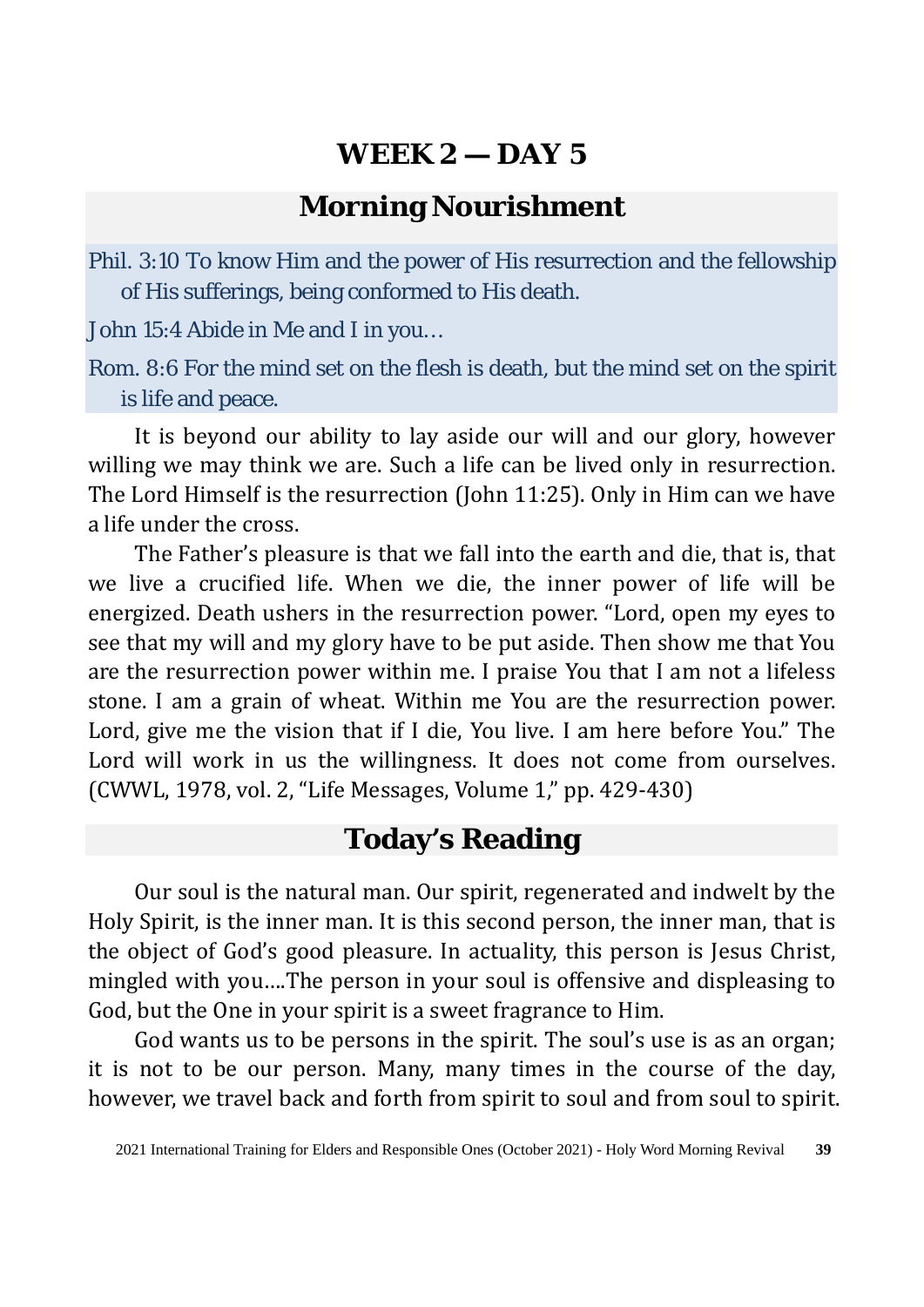Ask the Lord to help you practice. "Lord, thank You that I have a new person. I am not that old man. My regenerated spirit, indwelt by You, is my new person. Help me to walk, live, act, and speak in the spirit, no longer in the soul. I want to live by the inner man."

[The Father's] good pleasure is that we be strengthened into the inner man according to the riches of His glory. Morality and ethical virtue cannot compare with the expression of the divine life through us. It is not a matter of staying away from department stores or from places of worldly entertainment because we do not love the world anymore. That attitude is too shallow. What we do is the outcome of our being strengthened with power through His Spirit into the inner man.

The Lord's recovery is not for doctrines or for outward practices. It is for the experience of being strengthened into our inner man, that Christ may occupy our whole being until eventually we are filled with God unto His full expression…. Pray, "Father, thank You for my regenerated spirit where Christ dwells. Do strengthen me according to the riches of Your glory, through Your powerful Spirit, into my inner man. Spread out from my spirit and settle also in my heart. Make Your home in my whole inward being, that I may be filled with You, unto Your full expression."

May the Father strengthen us all into the inner man, that Christ may make His home in our hearts, and that we may be built together into a dwelling place of God in spirit. This is His good pleasure. Whatever confronts us—things great or small, good or bad, right or wrong—we need to be in our spirit….This wonderful "Me" is right in our spirit. We must abide in Him [cf. John 15:4]. Stay there. If you have moved out, move back in. God is happy when He sees that we remain in our spirit. Our spirit is our hope. It is our home. It is our country. There is no place else that we should be. (CWWL, 1978, vol. 2, "Life Messages, Volume 1," pp. 450-451, 453-455, 446-447)

Further Reading: CWWL, 1984, vol. 3, "The Divine Economy," ch. 1; CWWN, vol. 62, chs. 23, 30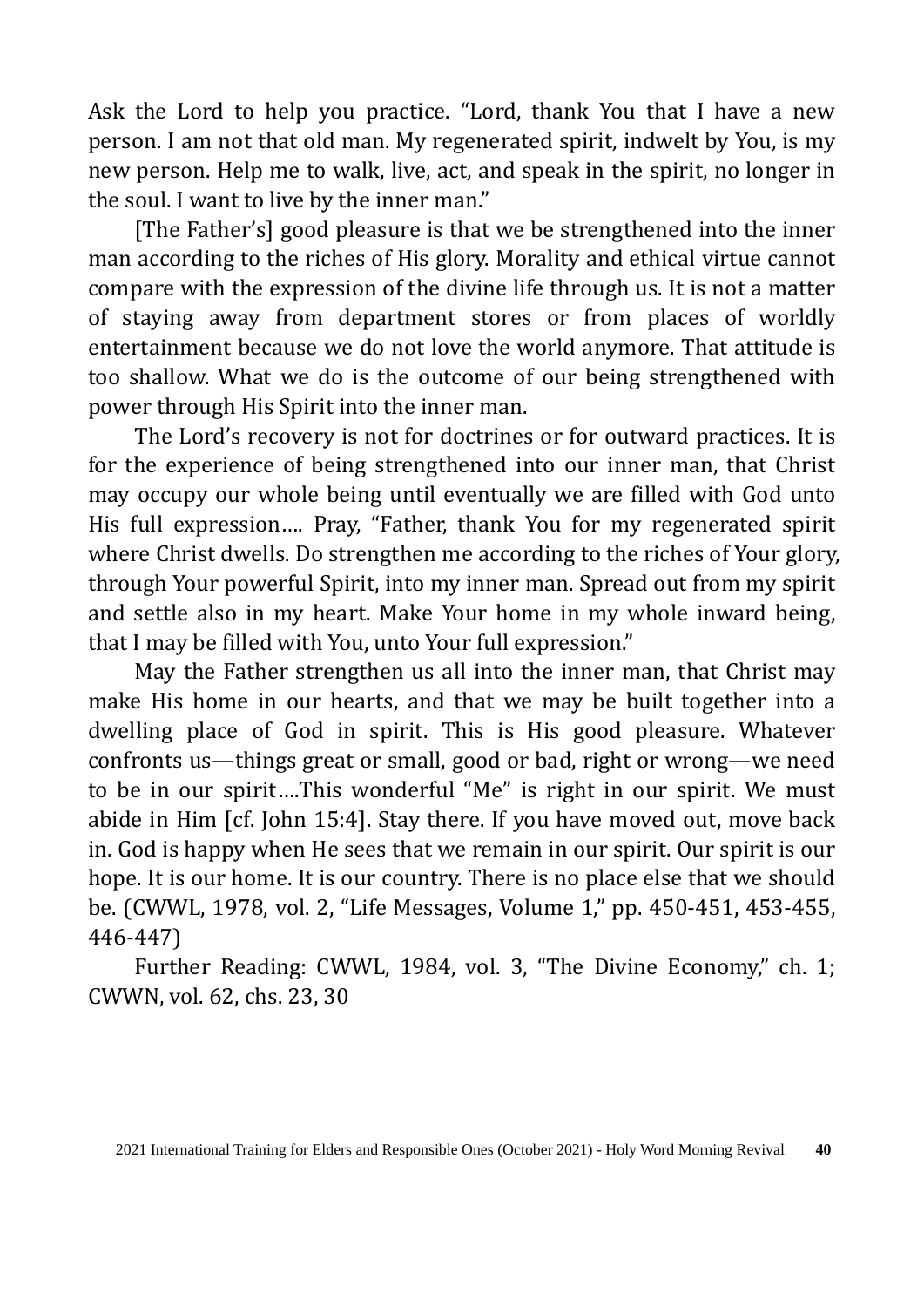### **Morning Nourishment**

John 4:24 God is Spirit, and those who worship Him must worship in spirit and truthfulness.

Rom. 1:9 For God is my witness, whom I serve in my spirit in the gospel of His Son, how unceasingly I make mention of you always in my prayers.

God's New Testament economy is focused on our human spirit and is carried out by the divine Spirit and the human spirit being mingled together [cf. 1 Cor. 6:17]. Paul says, "To me, to live is Christ" (Phil. 1:21). Who is Christ? Is He not God? Who is "me"? It is Saul of Tarsus, a mere man. How could a man live God? We do not understand very well, but we can enjoy what the Word says by eating it. When the Word says that we are joined to Him in one spirit, we reply, "Hallelujah! I am a man, but I have a spirit! I am one spirit with the Lord!" (CWWL, 1978, vol. 2, "Life Messages, Volume 1," p. 458)

#### **Today's Reading**

In John 4:23 and 24 we are told that God is to be worshipped in spirit. The word in may be considered as an instrumental preposition and can therefore be translated "with." We worship with our spirit. This indicates that our spirit serves as an organ. We see with our eyes, hear with our ears, and worship with our spirit. When we say we worship in spirit, we mean that we worship in the realm of the spirit. When we say we worship with our spirit, we mean that the spirit is the part of our being by which we worship. The spirit then has become not only the new person, the inner man, but also the new organ with which we worship God.

The word worship in Greek implies also the thought of service….The word serve [in Romans 1:9] is translated "worship" in some other versions. Whether we say worship or serve, the meaning is the same. Our worship is our service to God; our service to Him is also our worship. When we

<sup>2021</sup> International Training for Elders and Responsible Ones (October 2021) - Holy Word Morning Revival **41**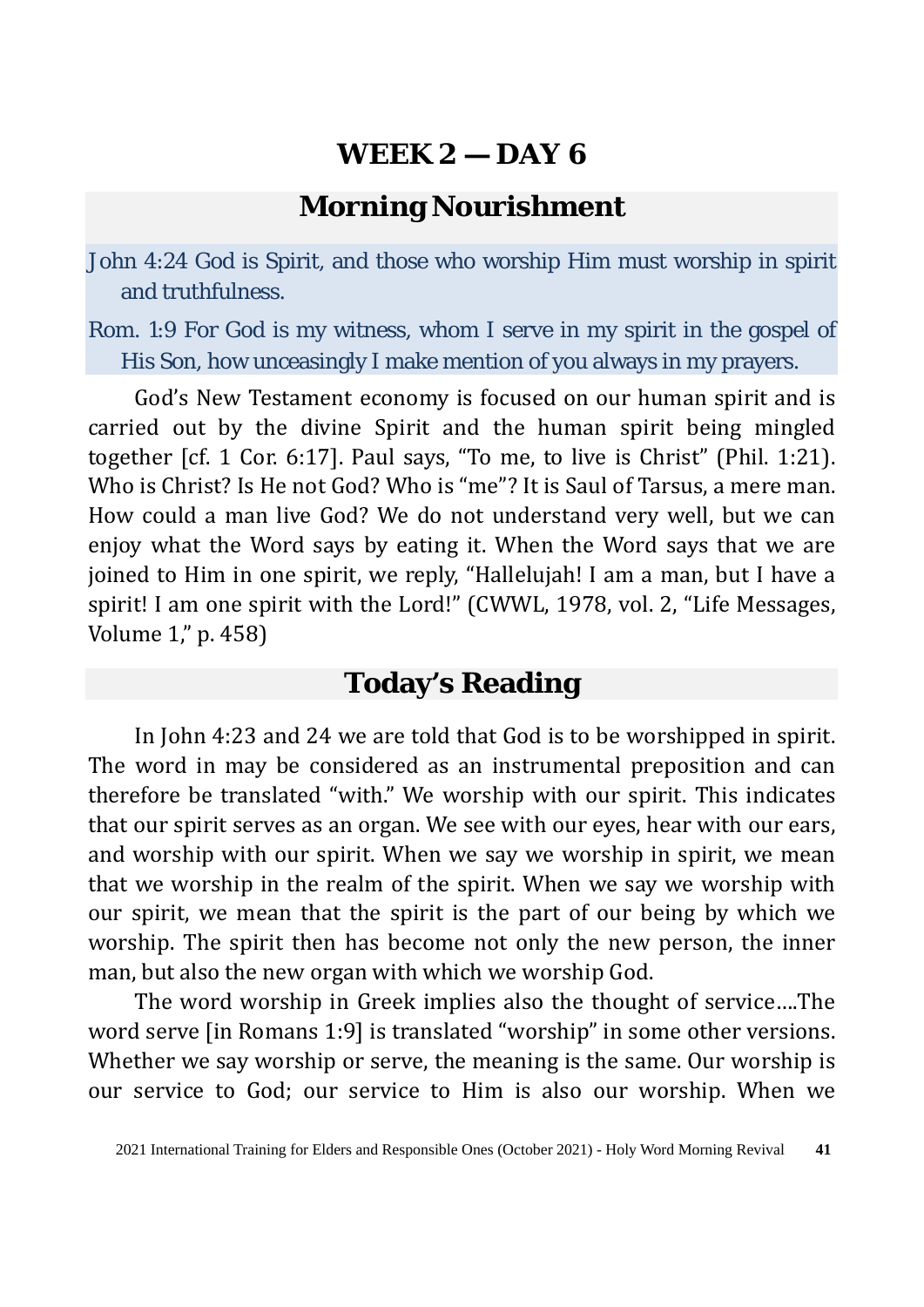worship Him, we serve Him; when we serve Him, we worship Him.

The most pleasant thing in the eyes of God today is that we remain in our spirit. May we not want to say anything apart from our spirit. May we not want to go anywhere or do anything without being in our spirit. All day long "in spirit" should govern us and direct all our activities. If we speak, think, move, and act in spirit, we are victorious, holy, and spiritual. We will be pleasant not only to ourselves but to God and others as well. Such a daily life is a good pleasure to God. A Christian life and a church life that are in spirit are what please Him.

The day will come when we will all be glorified. We will be with Christ on the Mount of Transfiguration. In that day God will be beside Himself with excitement and will call Satan's attention to us: "Satan, look at My children! My children are glorified!" Surely this thought is hinted at in Romans 8: "The sufferings of this present time are not worthy to be compared with the coming glory to be revealed upon us. For the anxious watching of the creation eagerly awaits the revelation of the sons of God….The creation itself will also be freed from the slavery of corruption into the freedom of the glory of the children of God. For we know that the whole creation groans together and travails in pain together until now. And not only so, but we ourselves also, who have the firstfruits of the Spirit, even we ourselves groan in ourselves, eagerly awaiting sonship, the redemption of our body" (vv. 18-19, 21-23).

The recovery is for God to regain His good pleasure. Surely today's Christianity is no source of joy to Him. We must be a people among whom God may have His good pleasure. We are now living and walking according to the pleasure of God. That pleasure will reach its climax on the day that we are glorified. (CWWL, 1978, vol. 2, "Life Messages, Volume 1," pp. 457, 463, 422-423)

Further Reading: CWWL, 1994-1997, vol. 3, "The God-man Living," chs. 8, 10, 14; CWWL, 1987, vol. 3, "The Scriptural Way to Meet and to Serve for the Building Up of the Body of Christ," ch. 26